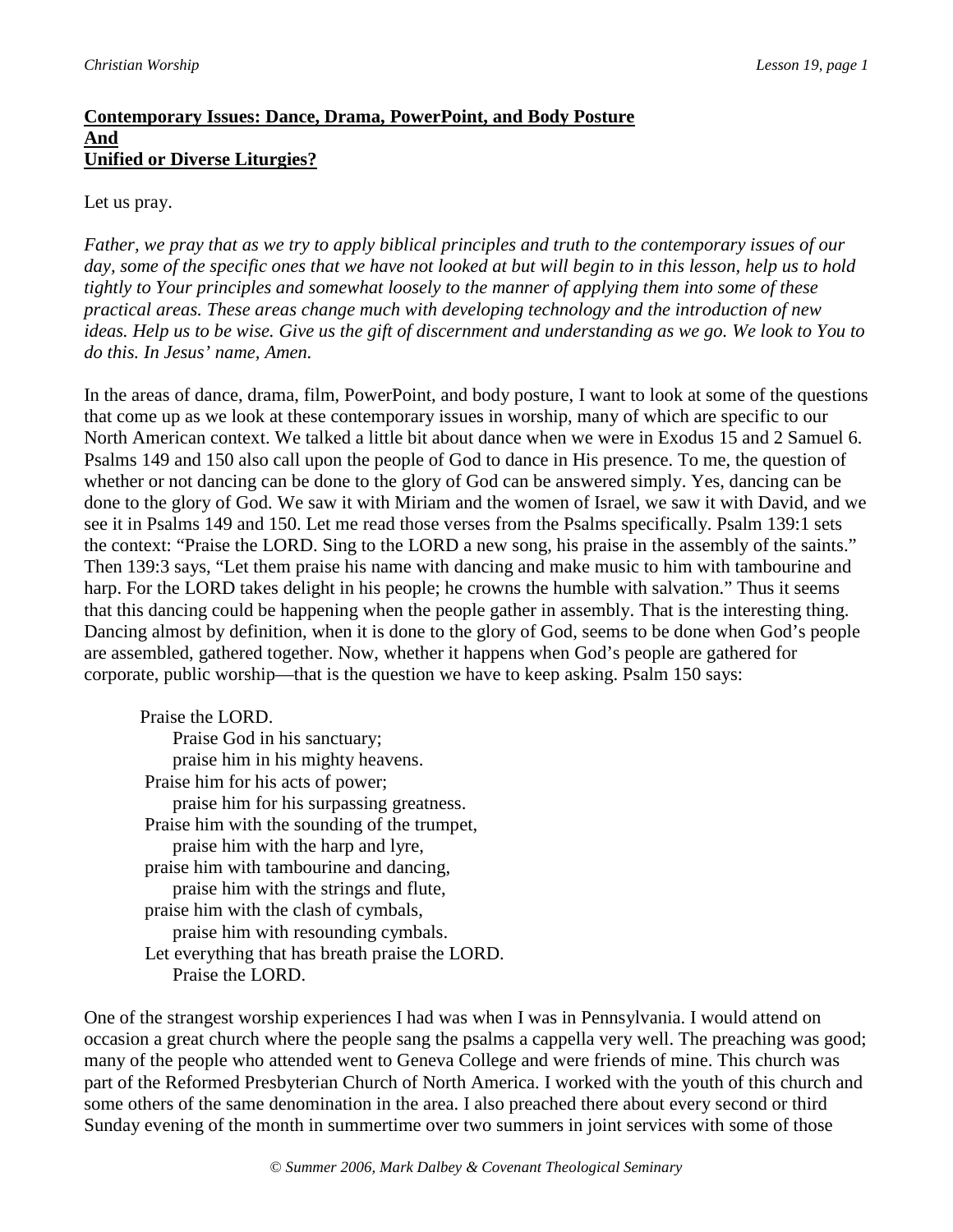churches. But every Sunday while I was there the closing song after the benediction, which was sung with enthusiasm and vigor, as we went out, was Psalm 150, a cappella. So we were singing without any musical instruments, "Praise him with the sounding of the trumpet, praise him with the harp and lyre, praise him with tambourine and dancing, praise him with the strings and flute, praise him with the clash of cymbals, praise him with resounding cymbals." It was the strangest thing to be singing that a cappella. But it was in the Psalter and so they sang it. It is a going-out-with-praise sort of song, so it fit—it just seemed a little incomplete without instruments. However, people could make a similar comment about me because I sing this psalm with instruments but without dancing.

I think the question is just because dancing can be done to the glory of God, does that mean it should be done in corporate, public worship? This is a very helpful question to remember when we are trying to affirm the arts as Christian. The arts have been under-affirmed up until now in the United States from a lack of emphasis on common grace and the creational design of God that many things can be done to His glory that are not overtly spiritual. The creation sings God's praise, longs for its restoration, and reflects His glory even now. Thus things like artwork, sculptures, and the like can beautifully reflect the glory of God in His creation and the creative abilities of the men and women He has made. Music that goes far beyond corporate, public worship can be glorifying to God. Drama, dance, film—the things we are talking about here—are not inherently evil. They are tools and instruments that can be used to the glory of God and the edification of His people. The question has to do with the context of corporate, public worship. Also, when it comes to dance, all the Scriptural references to it are in the Old Testament. Thus we come up against the question, what about going from the Old to the New Testament? Where is there continuity and where is there discontinuity? The Scripture does not say as much about dancing as I wish it did. Some people say we should therefore not dance in worship, and I understand that and feel the weight of that.

But I think my present, working conclusion (that I do not hold tightly) is that dance should not be a stand-alone element in worship, but I think it could be a manner of expression during other elements in worship. That is where I try to draw a line that is not hard and fast but is nonetheless distinguishable. In my mind, dance as a stand-alone element would be if the major thing that is happening in the service while there is dancing is the dancing itself. I have seen this in some churches. People who are trained, gifted, and practiced come out and give an interpretive dance to a worship song. Can this be done wonderfully and beautifully? Of course it can. But it seems to me that the problem is this: the main element in worship that is going on then is not the singing of the worship song, but it is the dancing. I compare that to what I have seen in other contexts such as Ghana, West Africa, where what is happening when they are dancing is that they are praising God in song, and the bodily expression of dance is secondary to the singing and praising. There, dancing is a manner of expressing joyful praise to God while singing. So there is a distinction. In one sense I am not completely comfortable closing the door on and eliminating any dancing where it would seem to be a major element of worship in itself. And on the other hand I am not completely comfortable opening the door to any type of dancing that would be expressive of another element of worship such as singing. I sort of put dance in the same category as other body postures for worship like standing, kneeling, lying flat on your face, or raising your hands. These are all body postures and expressions that in different times and places during the Gospel progression have been utilized as a manner of doing and accomplishing commanded elements of worship.

I have been in settings where people have been critical of others who are swaying and clapping their hands while singing. I would not call that dancing, though John Frame says, "The difference between tapping your toe and dancing in the aisle is just a matter of degree." Well, it is a pretty big degree. But people have commented to me that they were distracted by others swaying and clapping their hands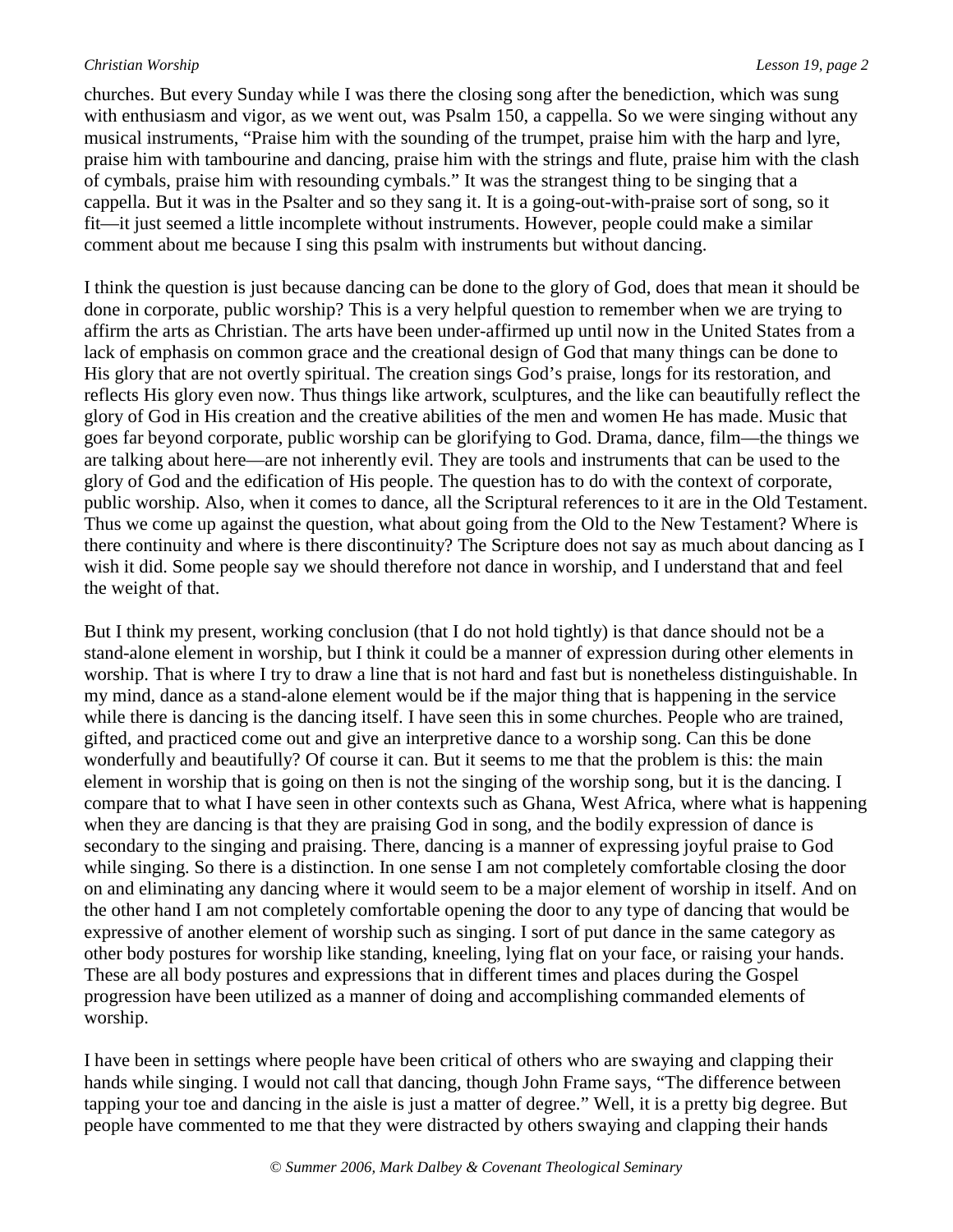while singing. I would like to see more swaying and clapping of hands because it makes for more holistic worship. We can worship in our hearts, but God also gave us hands to raise, knees to kneel on, and a face to fall on. I think our *de facto* place we go—at least in my experience of Presbyterian worship—is pretty didactic, informational, lecture hall. These are all well intended, all important, and all necessary. But there are weaknesses to this, such as viewing everything but the sermon in a service as preliminaries, downplaying singing as perhaps too emotional, or the thought that instrumental music without words cannot be a part of worship because it has no content attached to it. I think our resistance to bodily expressions in worship for some is an issue of Gnosticism, thinking of the body as evil and the spirit as good. However, I do not think that is the primary issue for the circles I have been in.

I think in our circles (the Presbyterian Church in America (PCA)) the issue is more one of considering whether it is worth the potential distraction, and also it reminds us of what the Pentecostals and Charismatics do. We want to be about the serious business of understanding the Word of God—it is never less than that. But I think corporate, public worship is more than that. Does it have to include dancing? No. Does it have to include kneeling and lying flat on our faces? No. But I do not think it is inappropriate to include those things, where it fits the context. Considering the context is another big issue. In my life there is no place where I normally get together to dance. Dancing is not a normal part of my life. My wife, Beth, and I have not done that. I went to the old sock hops (1960s dances) at my high school. But I have always been overly self-conscious while dancing. Beth and I have tried attending swing dance lessons, but we do not do well that night and do not try it again until we come to lessons again. We think it looks like fun and we want to be able to dance well like our friends who have a great time and look beautiful. But I was so glad when at our daughter's wedding her dress was so big I could have my feet under her dress while we did the father-of-the-bride dance. We just moved around the dance floor and talked, and people thought we were dancing because they could not see my feet. That suited me just fine. And it does not help when my wife tells me that my imitation of the dancing I saw in Africa makes me look like I am doing some kind of a basketball move. But Beth would be the first to admit that she cannot dance any better.

I have finally gotten to the point where I feel freedom to raise my hands at times while worshiping even if no one else around me is. That is not an indication of greater spirituality in me or a reason why people should comment on my bold worship. But I am willing to say that I need to be stretched in the direction of more holistic worship that includes the expression of my body, particularly when I am worshiping with people who are more that way. Going back to an example I cited in an earlier lesson, if I had refused to go with the man who offered to bring me out to the circle of dancing in the Ghanaian church, that would have been very offensive. It would have been very offensive for me to resist that. So I had to go out and do the best I could. No one was laughing at me there; they were just thrilled that I was on my feet and joining in worship the way they were. The interesting thing in that church was that often the men would go out and dance, then come back and sit down while the women danced. So it was not even mixed gender dancing. There is a danger for dance in worship to become erotic, but I have seen pastors guard against that by going out and making a man sit down who was dancing too close to a woman or dancing in a way that was more worldly than worshipful. These pastors understand those dynamics and are sensitive to them. All the potential dangers of letting young men and women dance together during worship need not be actual ones because measures can be taken to guard against them. It was interesting to observe the manner in which the Ghanaian pastors did that. They had a section in their worship services called "Worship and Praises." The "worship" songs were songs you did not dance to. The "praise" songs were songs you did dance to. Thus there would be a season of time in singing when there was no dancing. And then usually the older, saintly women would come out waving their hankies to begin the part of singing that included dancing.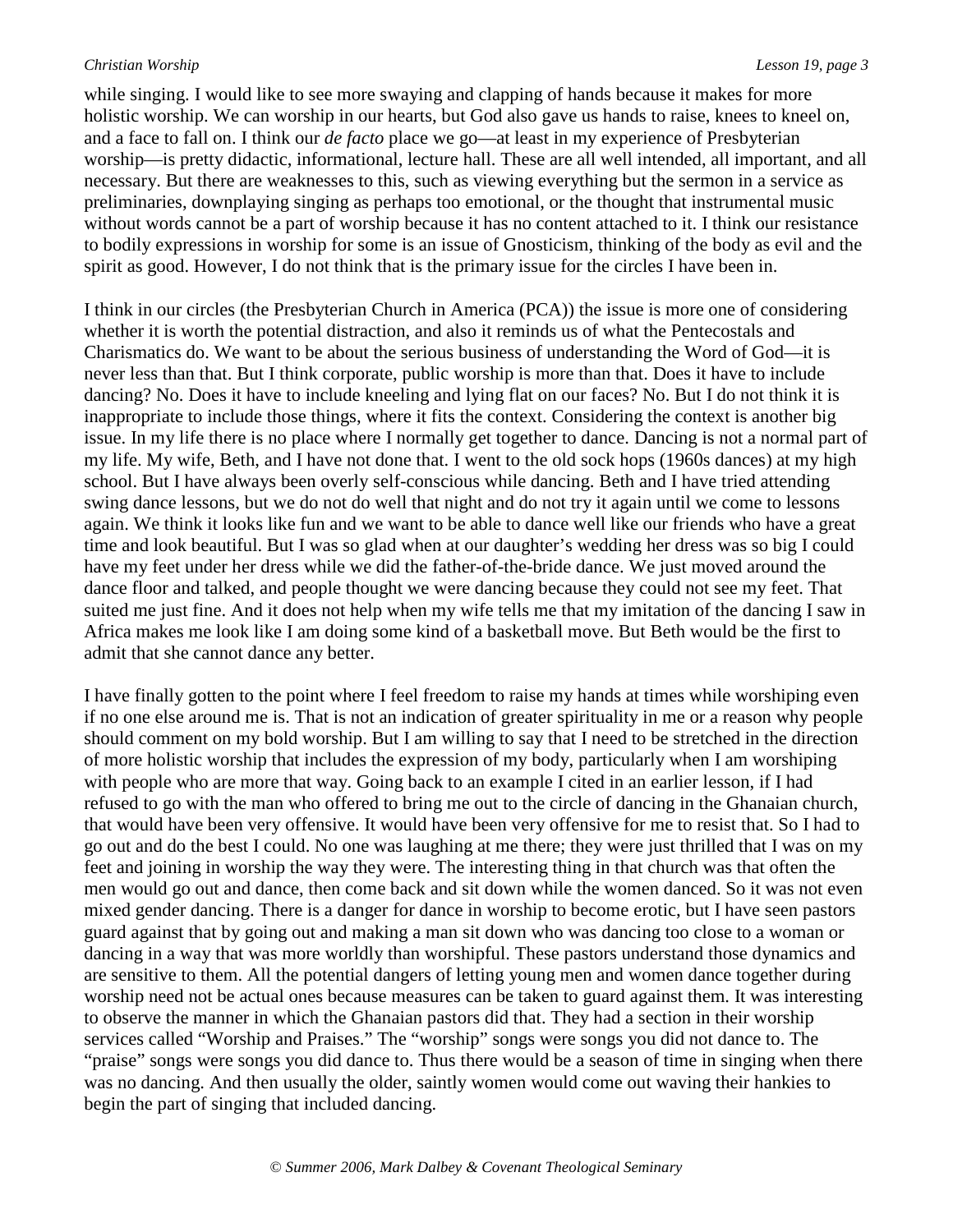Let us now go on to discuss drama. I do not know, but it seems that this issue is not as hotly debated as it once was, at least in the PCA. It seems to be waning a bit in some circles of discussion. But this has been a big issue in North American churches, particularly when Willow Creek Church in Chicago began doing "seeker-driven" services with drama and things like that. Then they began to produce helps for other churches to learn how to use drama in their services. Drama can be done very effectively, though it can also be done very poorly. Again the question is can Christian drama be done to the glory of God? Of course it can. I have seen it done very effectively, at conferences for instance. There is a couple, Ruth and Charlie Jones, who are with a group called "Peculiar People." They do these wonderful sketches that are humorous, engaging, and really draw you in. You know how humor can be used to open you up so that you can be hit all the more with the reality and grace of the Gospel. Watching them, it is neat to be able to laugh at all my frantic attempts to control my life, juggling so many plates in the name of doing ministry to the glory of God. Their sketches help me see how when I am doing that I am destroying myself, and all the ministries I am juggling will come crashing down anyway. Watching them illustrate this in a sketch helps me see that this could be my life. Thus I have seen some examples of how God can use drama.

The next question is should drama be used in corporate, public worship? Is it an element of worship commanded under the regulative principle? These questions would not apply to drama being used at a conference or as a part of a Sunday school class or a gathering for the purpose of watching a group like "Peculiar People" use drama to present different aspects of the Gospel. Of course those things can be done. The question is can drama be used in corporate, public worship? In answering this question people point out passages in Isaiah, Jeremiah, and Ezekiel in which the prophets did dramatic actions as a part of their prophetic ministry. For example, Ezekiel lies on first one side and then the other and plays little war games with the models he made. This all seems sort of strange, but it has prophetic words connected to it. How should we understand that? Does the fact that a prophet in the Old Testament does dramatic actions mean that we should use drama in worship the way they do at Willow Creek and other churches today? I am not sure that I would agree that the precedent of the prophets gives significant basis to say that God allows the use of drama in Scripture, by either direct principle or biblical example. Those who argue for the use of drama in worship say that the actions of the prophets constitute a biblical example from which we can draw a principle for worship. I am not sure that is the way to carry this forward into the New Testament.

In agreement with at least one other professor here at Covenant Theological Seminary, I would say that I am generally against drama in worship. But if you do it, make sure you do it not as a stand-alone element but as something that is attached to the element of the preaching of the Word. For example, drama could be used to act out an illustration from the sermon rather than just using a verbal illustration. I read a paper that was written in 1989 by a man who was the director of worship and arts in a PCA church plant in California. In this paper he was making a case for "selected use of drama connected to the element of preaching in Presbyterian worship that is consistent with the Westminster Confession of Faith's teaching on the regulative principle of worship." This is the only time I have ever seen something like that even attempted. That is a about a 25-page paper, which I still have a copy of. Here is his argument: "The summary of the position of those who advocate [drama's] limited use connected to the sermon: sound preaching is part of the regulative principle of worship. Teaching can be logically deduced as an aspect of sound preaching where you are instructing, even exhorting the congregation. Teaching implies the application of Scripture to a particular society and culture. Teaching in a cultural context implies the use of means common to that culture. Therefore drama could be appropriate in a particular culture as a means of instruction as part of preaching."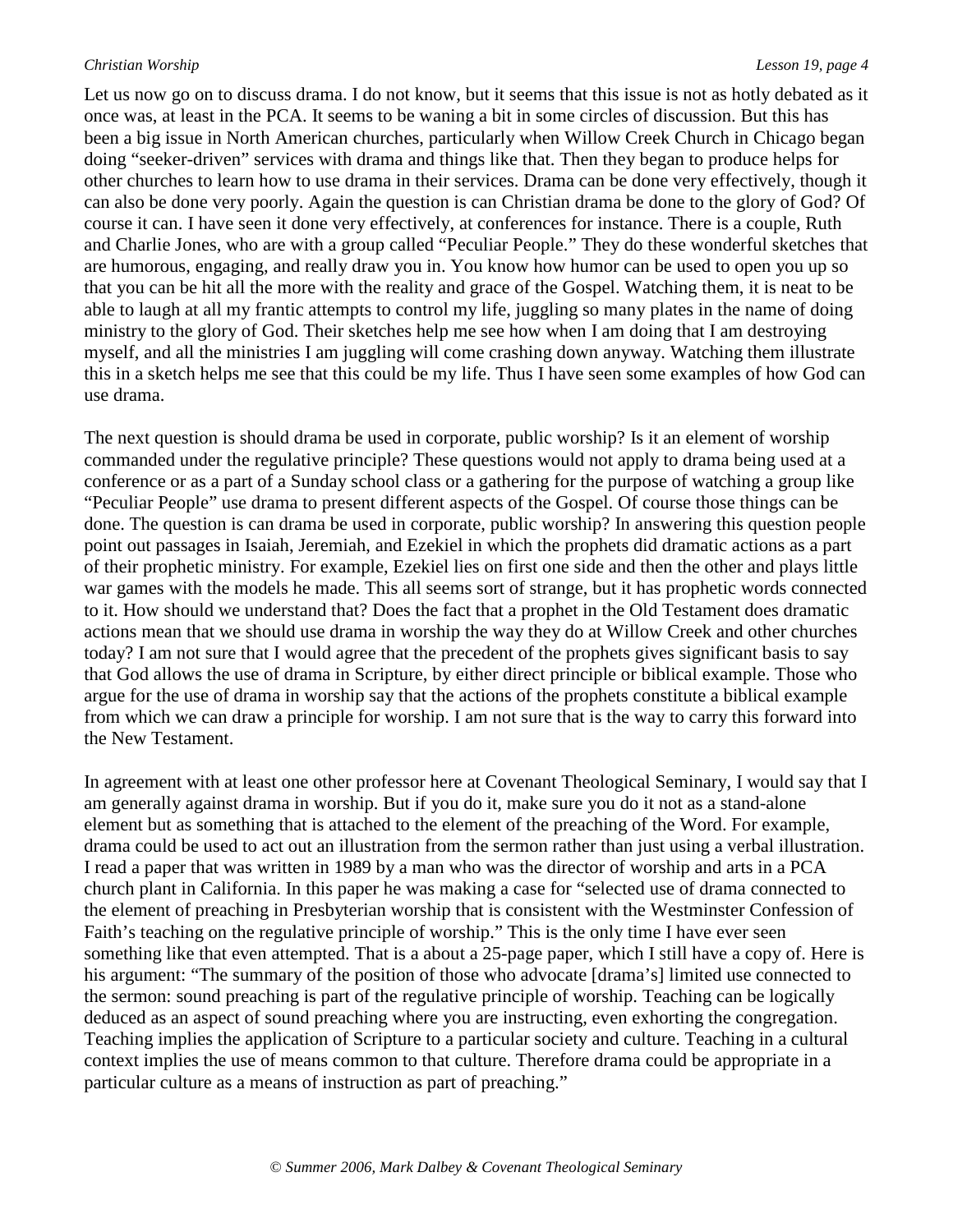That is the way this argument goes. Let me reference again my experience in Ghana, West Africa. We came across a group of West African youth who go to various schools in their surrounding area to perform a combination of drama and dance as a means of instructing the kids on issues like sexual abstinence, AIDS, teen pregnancy, etc. They use drama as a teaching tool. This is also displayed in the example I cited earlier of the children dancing in the middle of the circle dance while they are singing a song of thanksgiving to God for being their God and asking Him to be their children's God as well. In most Presbyterian churches drama seems more like it is forced into the way we normally think of teaching, especially preaching. In other places this is not necessarily true. Thus I think there are some cultural dimensions to this. And our culture in the United States is changing. We have become much more of a visual arts kind of culture than when I was in seminary. Part of the change in our culture has resulted from what technology can do and bring. Is the use of drama and technology an ordinary part of instruction in North American culture now? In some parts it is. More people are using drama and film clips in teaching settings. Dr. Zink here at Covenant is an example of this, using music and film clips in his classes. This is a normal part of the teaching technique of at least a few professors even here. Does that mean we should use drama and technology in worship? Not necessarily. But I think there is room to at least ask some questions and wonder out loud. One student has brought up the issue of sermons presented in the first-person, as sort of one-man dramatic sketches, particularly for special occasions such as telling the Christmas or Easter stories. This is an interesting phenomenon because some of the people who are most opposed to the use of drama in worship services have done dramatic sermons like this. Here I think the attachment of the drama to the preaching is very important.

I see the use of film clips as being in the same category as drama. I have seen a situation where the pastor wanted to use a scene from the movie, *Perfect Storm*, a George Clooney movie that was based on a true story. There is a scene in this movie where a little fishing boat is being swamped by the waves. It provides a picture of the overcoming of impossible odds. The pastor wanted to use that as an illustration in his sermon. He thought about trying to describe the scene, but people who had seen it would just be thinking of the scene from the movie, not about the way he was describing it. So he thought, I'll just show that scene from the movie. It would be easy because of their setup, and it would only take about 60 seconds to show the clip at that point in the sermon. This was in a church that may never have used a film clip in a sermon before. Using film clips in a sermon is not all about the movie. It is not so that people can come to church to watch movies. But it can be used effectively as an illustration in teaching. I think that is at least worthy of consideration. We can have reservations about using film without completely saying it would be outside of the regulative principle. I think one of the primary problems that would make people want to think about having to use things like drama and film clips in worship is that we have removed much of the drama of worship from worship as God intended it: the sacraments as visible signs and seals of the covenant of grace, effective preaching, use of song, testimony of God's work in people's lives. I think that if we view worship as this unfolding Gospel storyline that is meant to change people's lives, all of a sudden worship becomes more dramatic and engaging. That sort of worship does not need film clips or little skits to make it dramatic and effective. Again, I am not saying that drama and film in worship are therefore horrible and awful and we should never consider using them. I am simply trying to evaluate the place of that in our culture and the potential place of that in our church, tied to the sermon as part of the instruction and teaching. That is how I try to walk through this issue. I think I am conclusive about some boundaries. I do not think I am conclusive about whether or not it should be used or if it is used how frequently it should be used—those sorts of issues.

It has been asked, why is it so important to connect drama and/or film with the sermon? Because I do not think a film clip or drama in a worship service is a stand-alone element, like dance. It is a manner of accomplishing another element, namely the preaching of the Word. That is at least where I stand on that right now. I do think film clips can be very effective when telling about a mission trip or something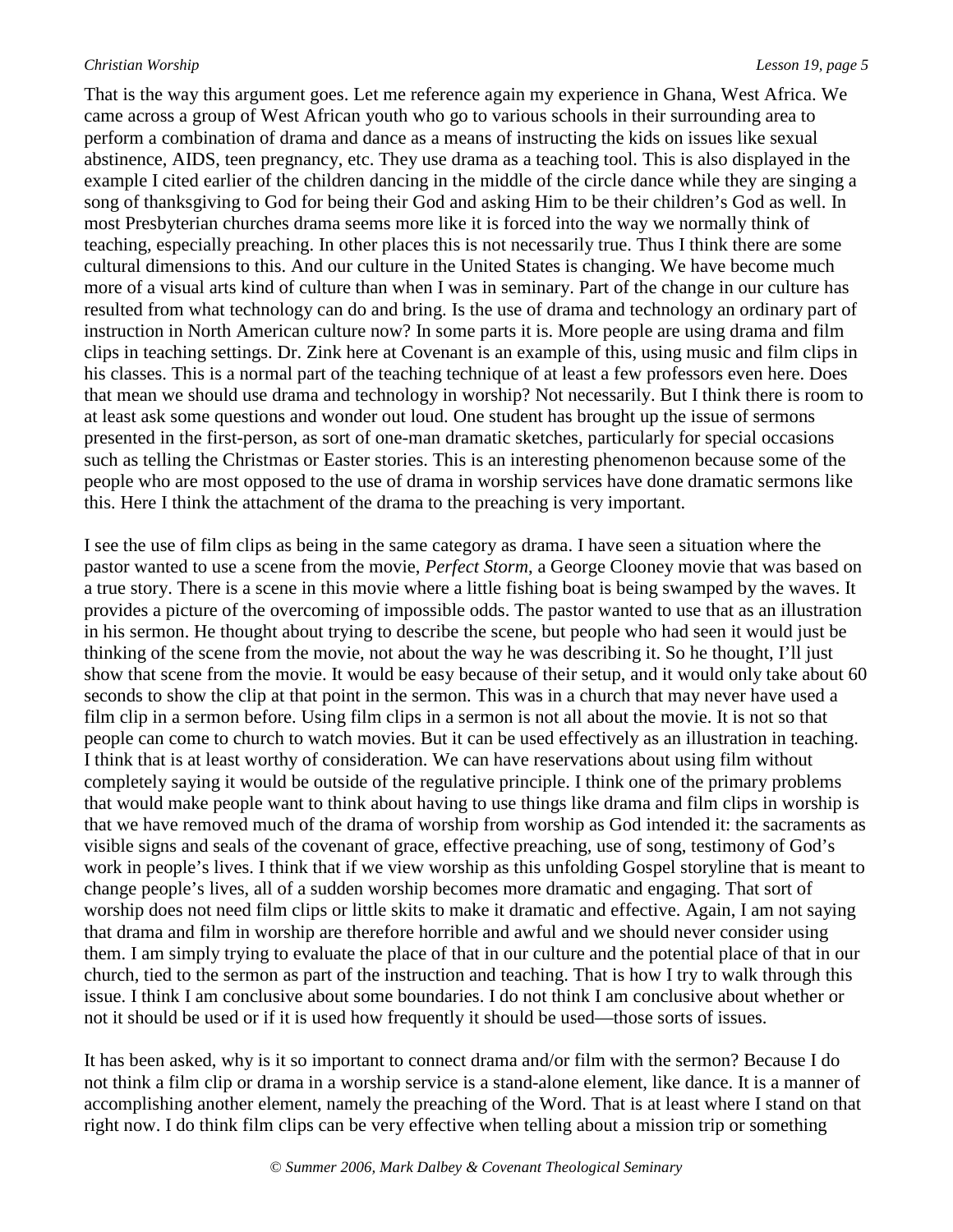similar. Showing some video or a slideshow of pictures from the trip while the team is reporting to the church can be very effective. Film could also be used as a way of doing announcements creatively. At a church here in Saint Louis at Easter-time rather than having one person give a testimony of the significance of the resurrection in his or her life, they ask many people and show the best of what they said in a short film. In this way they are able to include people of all ages, those who have been Christians a long time and recent converts, those who are married and those who are single, and so on. The way this film was put together and used it was probably even shorter than one live testimony would have been. But it had a cumulative effect, where you felt that you were surrounded by people of all kinds, ages, and life circumstances for whom the power and presence of the risen Christ has changed the shape of their lives and the way they view their lives. That was very powerfully and tastefully done. I think this was a valid manner of expressing testimony to the resurrection by people in the congregation. Thus I think there are appropriate and effective uses of film.

PowerPoint is another piece of technology that is being used more and more in teaching situations in North America. Used to display the words of songs that the congregation is singing, PowerPoint is basically a way of facilitating congregational participation and can be compared to a hymnal. It is simply a different manner of facilitating congregational participation. Is there something holier or more sacred about reading the words of a song from an open book you hold than looking at the words projected on a screen? For those who read music, this is probably an easier way to get all the notes on one page in a way that is more readable. The question about PowerPoint is more along the lines of whether it fits with our style and the aesthetics of our church worship space. We would love to put screens for PowerPoint projections in our chapel at Covenant. But the chapel was not designed aesthetically to have a good place to put screens. Therefore Dr. Chapell (our president) and others who teach in the chapel use a portable whiteboard instead.

The different body postures that are referenced in the Bible are bowing the head (referenced 4 times), standing (6 times), lifting the eyes (9 times), kneeling (12 times), hands lifted (14 times), and prostration (28 times). The typical posture in prayer that we teach our children here in North American, bowing the head with eyes closed and hands folded, is not referenced in Scripture. We are nowhere in Scripture told to close our eyes or fold our hands, though bowing the head is referenced. Now, it may be very practical and wise to have children to fold their hands and bow their heads to help them focus on talking with God. It may help them be less easily distracted visually or tactilely. The body postures referenced in Scripture are not ones we in North America normally think about in worship. Now, I am not saying that we should use the number of references to conclude that we should spend twice as much time in worship flat on our faces as we do lifting our hands. And you cannot do all of these at the same time, so they are not commanded postures for the entire service. Again, I see these body postures as different ways of expressing different aspects of Gospel-centered worship. The lifting of hands emotionally communicates something different than lying flat on your face.

There are a variety of valid expressions of different elements in worship, but where are the boundaries on those expressions? I think that is the question here. We agree that there are a variety of valid expressions of commanded elements of biblical worship taking Gospel shape. But where is the definition of a valid expression? I am partly saying this line is a little fuzzy. I think it is at least in part left to the leadership of a local church trying to be faithful to the Bible and to their context as best they can, based on commanded elements of worship and biblical content taking Gospel shape. I think we should give one another room on how different expressions are used, especially if they are tied to commanded elements of worship rather than added to commanded elements of worship. That is where I stand on all of that. If you are looking for a definitive answer on these issues, I have just told you I will not be giving that to you. That is the best I have right now in terms of guiding principles for what to do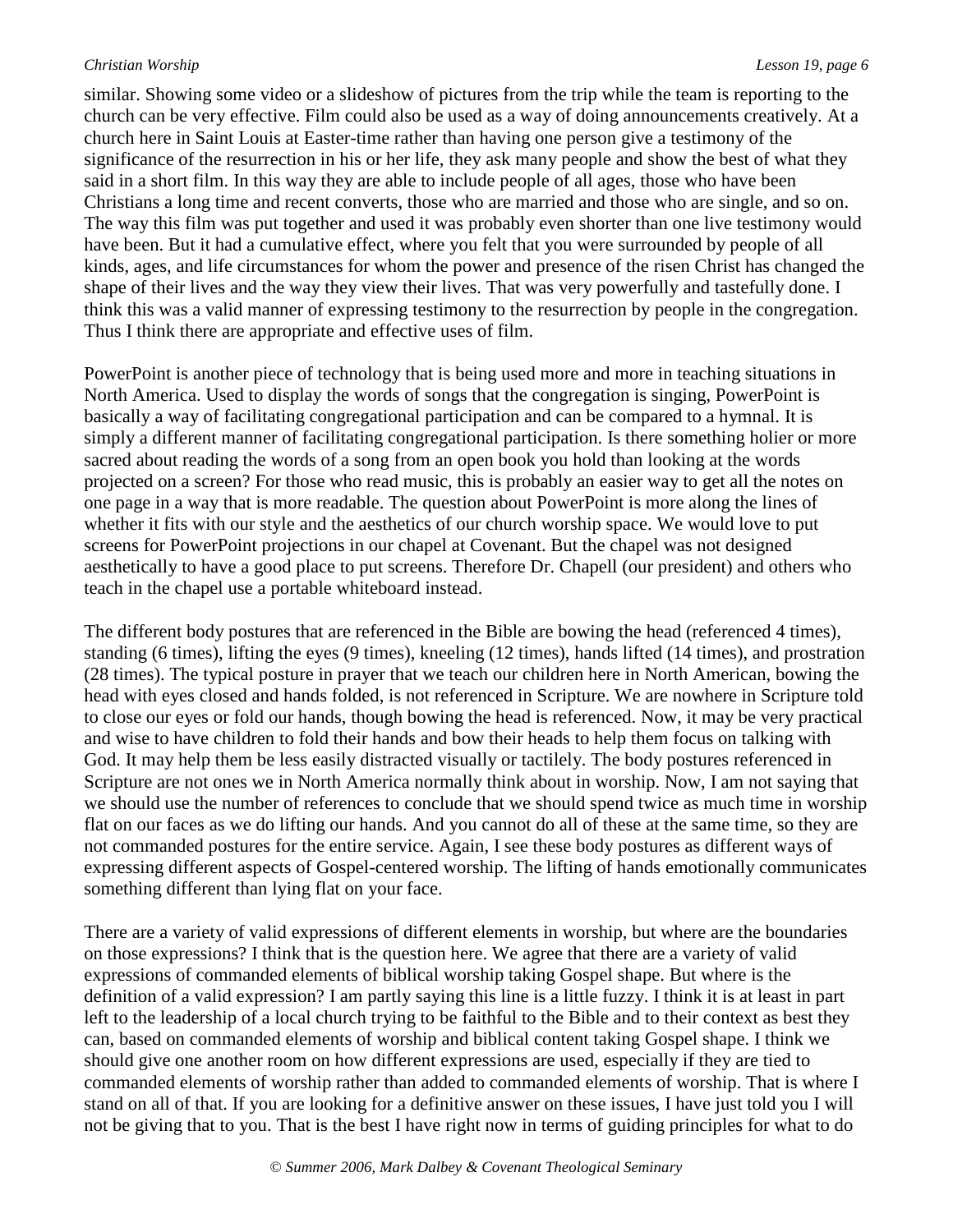when you are faced with these issues in a given situation. You may go to a place where none of these things are ever an issue. You may go to a place where the local church is in the midst of controversy over some of these things, and you may be expected to have all the answers. Or if you plant a church you may have the opportunity to shape what the initial worship patterns and services look like. People will ask you questions about why you are doing things the way you are. They also may be looking for an opportunity to implement something in the service that they were not able to do in their previous church, and they will try to influence you as the church planter to do things the way they want. These issues are out there. May God be with you as you strive to use biblical, Spirit-given discernment in working through these issues.

It has been asked, how would you summarize the basic principles you would bring to the table if one of these issues came up? I think I would go back to this fivefold outline: the commanded elements, etc. For example, I see the dramatic actions of the prophets and I see the examples of dancing in the Scriptures, but I am not sure I can derive a biblical principle from those examples. But this is sort of shaky ground. I have derived a principle for offerings (in a previous lesson), but I am not deriving it for dancing. The example from which I derive a principle for offerings is in the New Testament, and that seems more universal. Dancing was a natural expression to the Israelites at that time in their history, but it may not be a natural expression to North American Presbyterians in Saint Louis County. We have to sort through the biblical evidence with an openness to being shown otherwise. We should assume that our services should have biblical content taking Gospel shape and then evaluate these other things by that. For example, how would the use of a film clip connected to the element of preaching be used to further the explanation of biblical content? (Note that the film clip itself does not have to have biblical content in order to be used to illustrate biblical content.) Does the film clip help to further the Gospel progression of the service? Or would this group of people (considering your unique context) be distracted by the film clip because of the controversy surrounding its use? Then it may be better to tell the story rather than show the film clip because that might accomplish the purpose better with this group of people. We should remember that there are a variety of valid expressions for accomplishing the biblically commanded elements of worship. Thus there may be some things that Trip and his church would consider valid while Paul and his church consider the same things invalid. Then those churches would have to agree to disagree on the validity of those expressions, such as showing a film clip, while they are both trying to be faithful to the Bible and attentive to their unique contexts. The very nature of the phrase "variety of valid expressions" assumes that there is more than one valid way of expression that takes these things into consideration. I think working through these issues is a sort of careful walking. We should not utterly dismiss these expressions on the one hand, but we also should not say, "Any of that is fine." You may end up saying, "I think this is a valid expression, but I think it would be imprudent or unwise to use it in our church."

When I say "commanded elements" I am not including dance or drama because I do not think we can derive either of those as a commanded element of worship from Scripture. However, I think you can make a better case for dance as a commanded element than you can for drama. With dance there are some narratives passages, like Psalms 149 and 150, where it is exemplified or called for. Whereas with drama there are only the examples of the prophets who are giving prophetic messages attached to the dramatic actions, which seem to give them a different context.

There is a debate in the PCA concerning worship right now that comes down to this question: are we (the PCA) to have a unified, Reformed liturgy? This would mean essentially that everywhere PCA people would go to visit other PCA churches they would find the worship liturgy and expressions to be pretty much the same as every other PCA church. Let us assume for a moment that this is something we should have. Whose Reformed liturgy would be made the uniform one? Would it be that of First